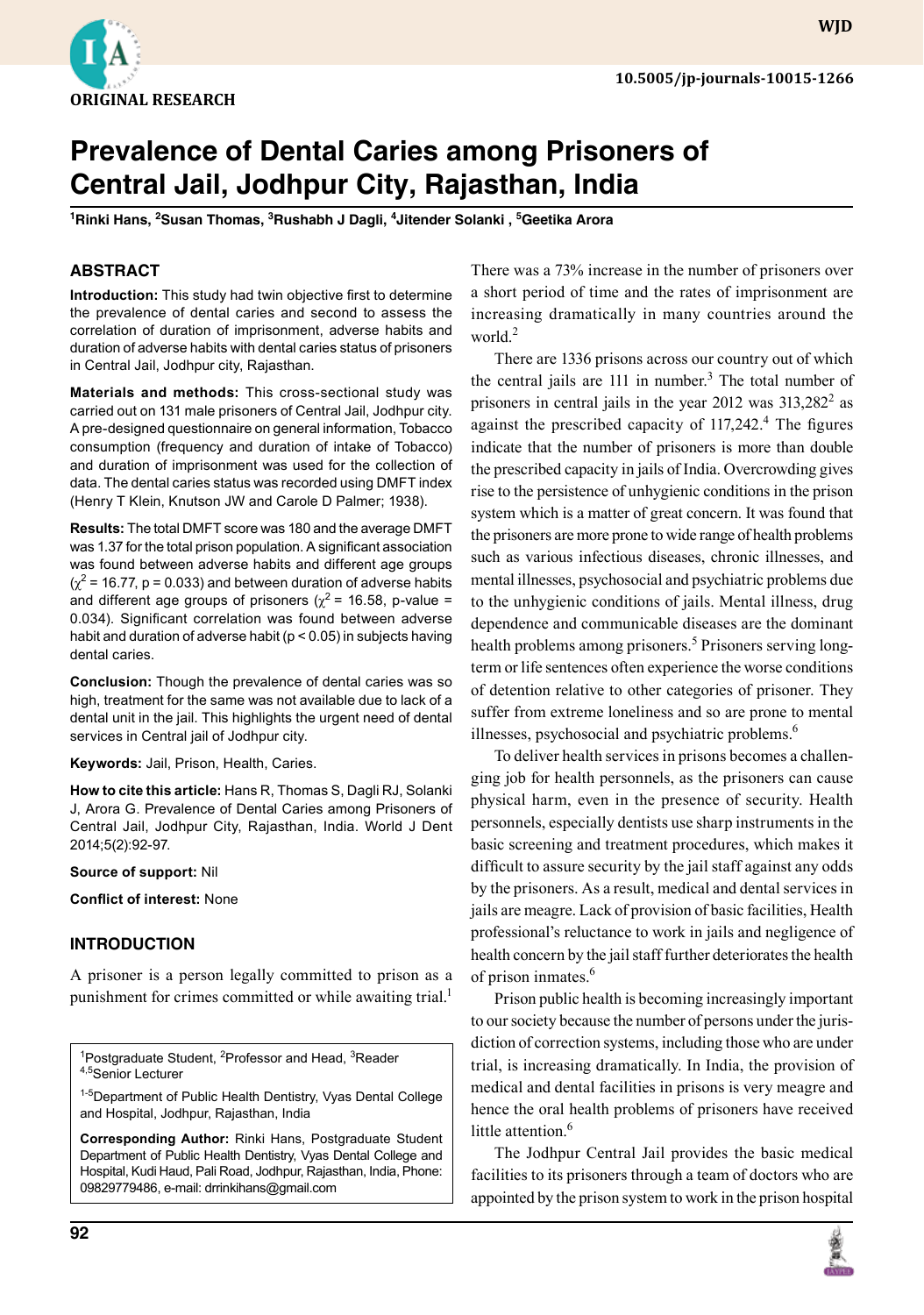on daily basis; however, no oral health facility is available in its system. Keeping all the above points in view, a study was carried out aiming at assessment of the prevalence of dental caries among the prisoners of central jail, Jodhpur. This study had twin objective first to determine the prevalence of dental caries and second to assess the correlation of duration of imprisonment, adverse habits and duration of adverse habits with dental caries status of prisoners in Central Jail, Jodhpur city, Rajasthan.

# **Materials and methods**

## **Methodology**

A cross-sectional study was conducted in Central jail of Jodhpur city, Rajasthan, for a period of 2 days in the month of September 2012. Ethical approval was taken from the ethical committee of Vyas Dental College and Hospital. A written permission was taken from the central jail committee to carry out the examination and later informed consent was obtained.

# **Sampling**

There were 525 prisoners in Jodhpur Central jail at the time of study. All the prisoners were informed 2 days prior regarding the camp. A total of 131 prison inmates were interested and came forward to participate in the screening examination.

# **Collection of Data**

The study involved the completion of a pre-designed questionnaire on general information, Tobacco consumption (frequency and duration of intake of Tobacco) and duration of imprisonment. The prisoners were escorted in groups to the examination hall by 3 to 4 policemen for maintaining a strict security during the examination.

Each prisoner was interviewed followed by oral examination which was conducted by the examiner. The examiner carried out the examination and the data was recorded by a recorder. The Jail inmates were asked to sit comfortably on an ordinary chair with backrest in a well-illuminated and ventilated hall. The clinical examination was carried out using sterilized instruments (mouth mirror and explorer) by a single examiner. Autoclaved instruments were carried to examination hall. Later, cold method of sterilization of instruments was followed using activated gluteraldehyde solution –2.5% (cidex) for the 20 minutes.

The data was recorded by a recording clerk in predesigned proforma sheets and the dental caries status was recorded using DMFT index (Henry T Klein, Knutson JW and Carole D Palmer; 1938). After examination the prisoners were sent to their respective cells.

# **Results**

An epidemiological study was conducted to assess the prevalence of dental caries among the prisoners of central jail, Rajasthan, Jodhpur.

Table 1 shows the demographic characteristics of the prisoners. There were overall 131 prisoners, out of them 43 (32.8%) prisoners were in the age group of 19 to 28 years, and four (3%) prisoners were in the  $\geq 68$  years of age group. Forty-one prisoners were serving their term of more than 5 years and seven prisoners were serving their term of 25 to 36 months. The DMFT score was 0 for 49 prisoners and 11 for 1 prisoner.

Table 2 shows the distribution of DMFT among the prison population. The DMFT score for 29 to 38 years age group was 50 and a DMFT score of 8 was recorded for age groups 59 to 68 years and above 68 years. The average DMFT for 39 to 48 years age groups was 1.68 and for 59 to 68 years age groups was 0.8. The total DMFT score was 180 and the average DMFT was 1.37 for the total prison population.

Table 3 describes the status of missing teeth in the prison population. It was found that 25% of the subjects in the age groups of above 68 years had missing teeth and no subjects

**Table 1:** Demographics of the study population

| nographics of the staay population.  |           |
|--------------------------------------|-----------|
| Age groups (in years)                | N (%)     |
| 19-28                                | 43 (32.8) |
| 29-38                                | 38 (29)   |
| 39-48                                | 22 (16.7) |
| 49-58                                | 14 (10.6) |
| 59-68                                | 10 (7.6)  |
| >68                                  | 4(3)      |
| Total subjects                       | 131       |
| Duration of imprisonment (in months) | N (%)     |
| <6                                   | 25 (19)   |
| $7 - 12$                             | 21 (16)   |
| 13-24                                | 17 (12.9) |
| 25-36                                | 7(5.3)    |
| 37-48                                | 9(6.8)    |
| 49-60                                | 11(8.3)   |
| >60                                  | 41 (31.2) |
| <b>DMFT</b> score                    | N (%)     |
| 0                                    | 49 (37.4) |
| 1                                    | 37 (28.2) |
| 2                                    | 20 (15.2) |
| 3                                    | 12(9.1)   |
| 4                                    | 5(3.8)    |
| 5                                    | 6(4.5)    |
| 6                                    | 1(0.7)    |
| 11                                   | 1(0.7)    |
|                                      |           |

N(%): Number of study subjects (in percentage)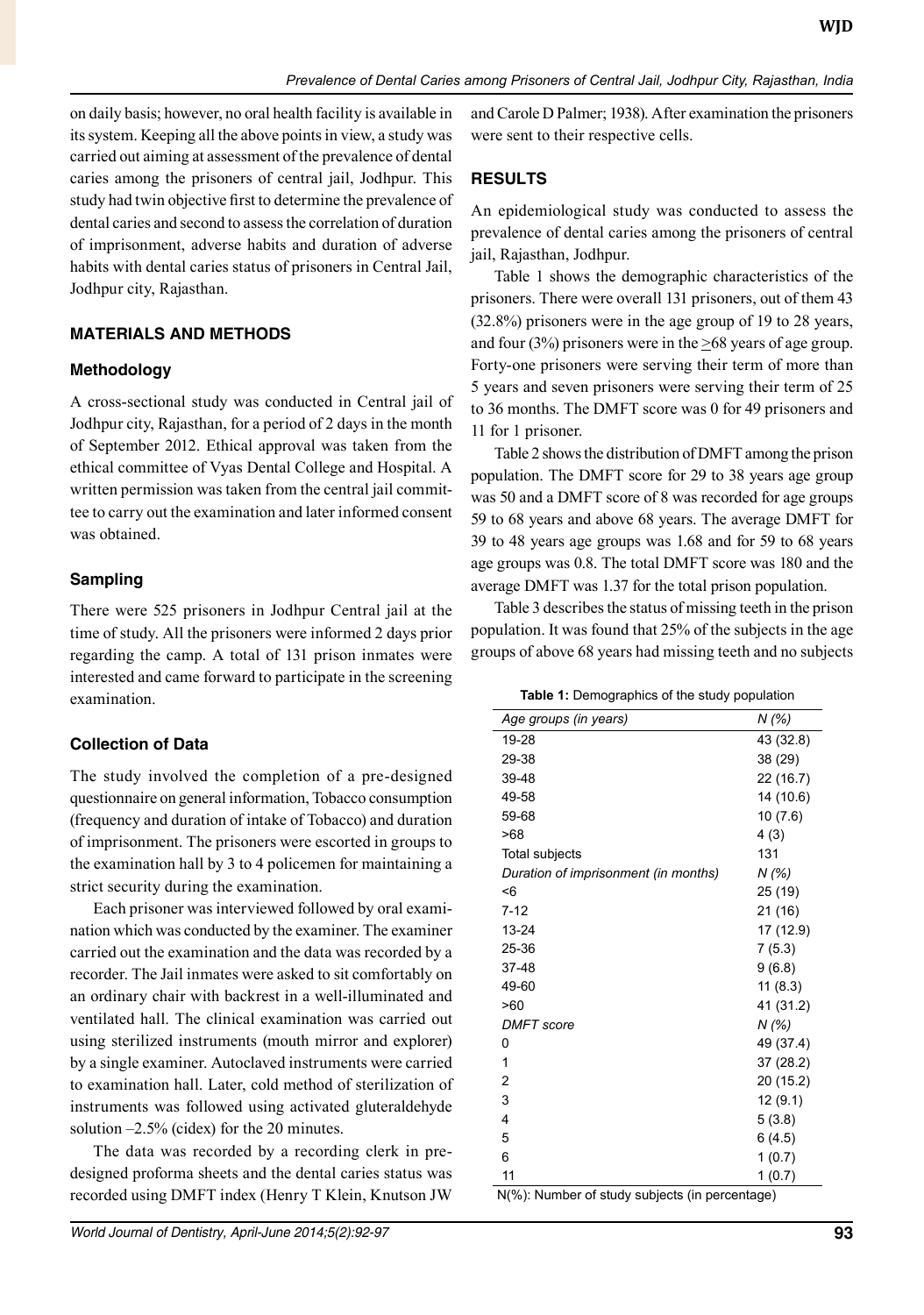| <b>Table 2:</b> Distribution of DMFT among different age groups of |                    |  |
|--------------------------------------------------------------------|--------------------|--|
|                                                                    | the prison inmates |  |

| Age groups in years (N) | <b>DMFT</b> score | Average DMFT |
|-------------------------|-------------------|--------------|
| 19-28                   | 42                | 0.97         |
| (43)                    |                   |              |
| 29-38                   | 50                | 1.31         |
| (38)                    |                   |              |
| 39-48                   | 37                | 1.68         |
| (22)                    |                   |              |
| 49-58                   | 35                | 2.5          |
| (14)<br>59-68           | 8                 | 0.8          |
| (10)                    |                   |              |
| Above 68                | 8                 | 2            |
| (4)                     |                   |              |
| Total                   | 180               | 1.37         |
| (131)                   |                   |              |

| <b>Table 3:</b> Number of subjects having missing teeth in |
|------------------------------------------------------------|
| different age groups                                       |

| Age groups in<br>years (N) | Number of<br>subjects having<br>no missing teeth<br>N (%) | Number of<br>subjects having<br>missing teeth<br>N(% |
|----------------------------|-----------------------------------------------------------|------------------------------------------------------|
| 19-28                      | 41 (95.3)                                                 | 2(4.7)                                               |
| (43)                       |                                                           |                                                      |
| 29-38                      | 38 (100)                                                  | 0(0)                                                 |
| (38)                       |                                                           |                                                      |
| 39-48                      | 18 (81.8)                                                 | 4(18.2)                                              |
| (22)                       |                                                           |                                                      |
| 49-58                      | 11 (78.6)                                                 | 3(21.4)                                              |
| (14)                       |                                                           |                                                      |
| 59-68                      | 10 (100)                                                  | 0(0)                                                 |
| (10)                       |                                                           |                                                      |
| Above 68                   | 3(75)                                                     | 1(25)                                                |
| (4)                        |                                                           |                                                      |
| Total                      | 121 (92.4)                                                | 10(7.6)                                              |
| (131)                      |                                                           |                                                      |

in the age groups of 29 to 38 years and 59 to 68 years had missing teeth. A total of 10 (7.6%) of the total subjects were having missing teeth.

Table 4 shows the number of prisoners having decayed, missing and filled teeth in the prison population. The number of prisoners having dental caries was 85 (64.9%). There were 80 (61.1%) prisoners having missing teeth and only 10 (7.7%) prisoners were having filled teeth. There were 83 (63.4%) prisoners who were having DMFT score.

Table 5 shows association between dental caries status and different age groups. Chi-square test was used to determine the association between dental caries status and different age groups of study subjects but no significant association was found between different age groups and dental caries status of study subjects ( $\chi^2$  = 6.59, p-value = 0.252, NS).

Table 6 shows the association of adverse habits among different age groups of prisoners. It was observed that

| Characteristics | Number of prisoners |
|-----------------|---------------------|
|                 | N(% )               |
| Decayed teeth   | 85 (64.9)           |
| Missing teeth   | 80(61.1)            |
| Filled teeth    | 10(7.7)             |
| DMFT score      | 83 (63.4)           |
| - - - - - - -   |                     |

N(%): Number of study subjects (in percentage)

35.7% of the prisoners in the age groups of 49 to 58 years were having the habit of tobacco smoking and 39.5% of the prisoners in the age groups of 29 to 38 years were having the habit of tobacco chewing. Also, it was observed that 13.6% of the prisoners in the age groups of 39 to 48 years had the habit of tobacco smoking and tobacco chewing. Chi-square test was used to determine the association between adverse habits and different age groups of prisoners and a significant association was found ( $\chi^2$  = 16.77, p = 0.033).

Table 7 shows association of duration of adverse habits among different age groups of prisoners. Chi-square test was used to determine the association between duration of adverse habits and different age groups of prisoners and a significant association was found ( $\chi^2$  = 16.58, p-value = 0.034).

Table 8 describes the association of adverse habits among prison inmates having dental caries. Chi-square test was used to determine the association between dental caries status and adverse habits among study subjects but no significant association was found between adverse habits and dental caries status of study subjects ( $\chi^2$  = 13.68,  $p$ -value =  $0.88$ , NS).

Table 9 describes the correlation between duration of imprisonment, adverse habits and duration of adverse habits among prisoners having dental caries. A significant correlation was found between adverse habit and duration of adverse habit ( $p \le 0.05$ ) in subjects having dental caries.

### **Discussion**

The results of this cross-sectional study on prisoners provide a unique opportunity to analyze the dental caries status in this left out population of society. There have been very few studies carried out on the oral health status of prisoners which indicates that the oral health status of prison inmates is poor and there is a special need of care for prison inmates. $6,7$ 

In the present study, prevalence of dental caries was 64.9% (*see* Table 4) among the total prison population. This may be a result of poor oral hygiene and negligence toward own oral health by the prisoners. This finding is in agreement with a study conducted by Veera Reddy et al,<sup>6</sup> who found that a total of 92.5% of prisoners in Karnataka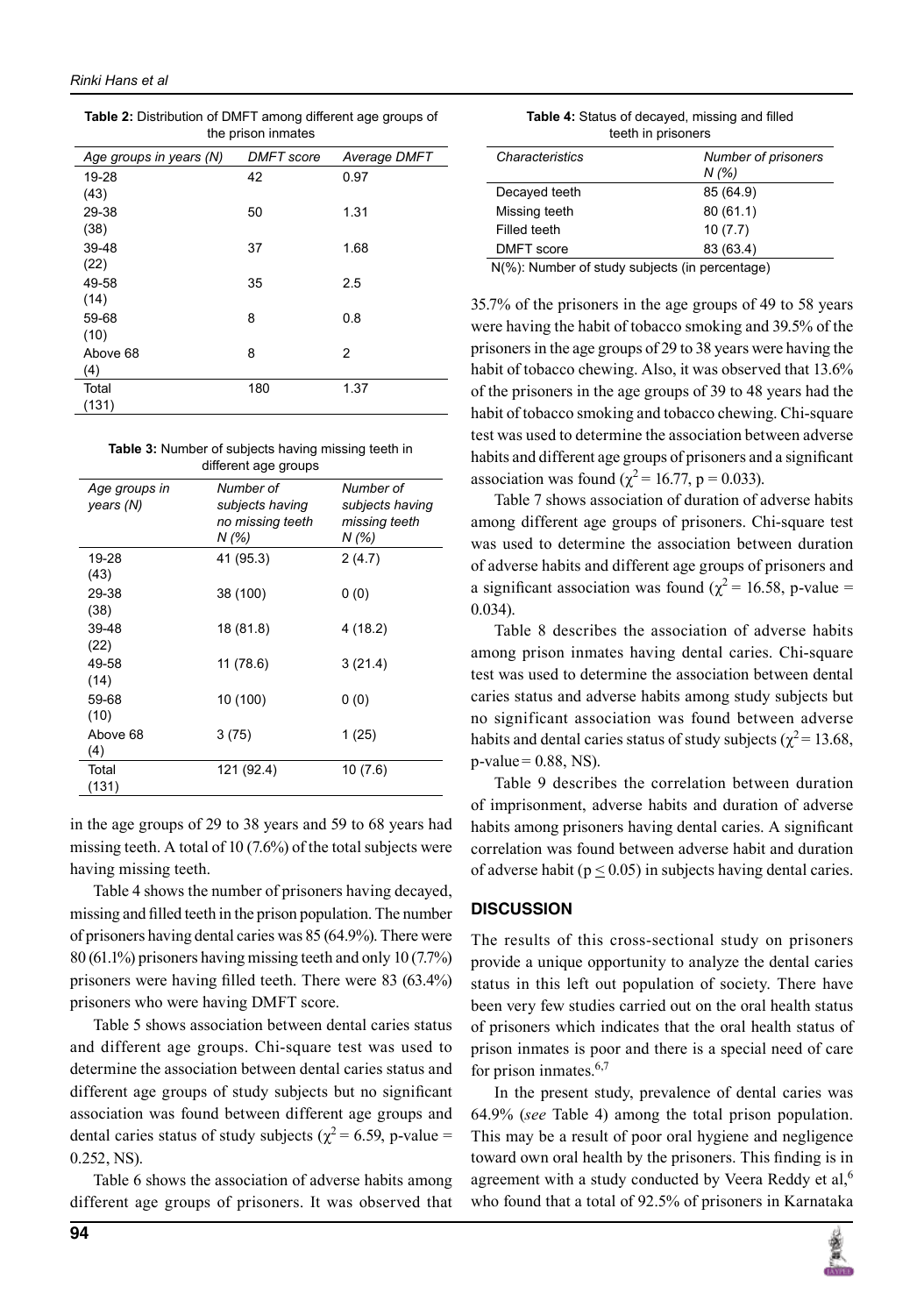**Table 5:** Association of dental caries status among different age groups of prison inmates

| Dental caries status    | Present   | Absent    | Chi-square | p-value      |
|-------------------------|-----------|-----------|------------|--------------|
|                         | N (%)     | N (%)     |            |              |
| Age groups in years (N) |           |           |            |              |
| 19-28 (43)              | 53.5(23)  | 46.5 (20) |            |              |
| 29-38 (38)              | 65.8 (25) | 34.2(13)  |            |              |
| 39-48 (22)              | 81.8(18)  | 18.2(4)   |            |              |
| 49-58 (14)              | 71.4 (10) | 28.6(4)   | 6.59       | $0.252$ (NS) |
| 59-68 (10)              | 50(5)     | 50(5)     |            |              |
| Above 68 (4)            | 50(2)     | 50(2)     |            |              |

p<0.05; CI: 95%; N(%): Number of study subjects (in percentage); NS: Not significant

**Table 6:** Association of adverse habits among different age groups of prison inmates

| Adverse habits             | No habit<br>N(% | Tobacco<br>smoking<br>N (%) | Tobacco<br>chewing<br>N(% | Tobacco<br>smoking and<br>chewing<br>N(% | Chi-<br>square | p-value |
|----------------------------|-----------------|-----------------------------|---------------------------|------------------------------------------|----------------|---------|
| Age groups in<br>years (N) |                 |                             |                           |                                          |                |         |
| 19-28 (43)                 | 44.2 (19)       | 18.6(8)                     | 30.2(13)                  | 7(3)                                     |                |         |
| 29-38 (38)                 | 18.4(7)         | 31.6(12)                    | 39.5(15)                  | 10.5(4)                                  |                |         |
| 39-48 (22)                 | 31.8(7)         | 22.7(5)                     | 31.8(7)                   | 13.6(3)                                  | 16.77          | 0.03(S) |
| 49-58 (14)                 | 28.6(4)         | 35.7(5)                     | 21.4(3)                   | 14.3(2)                                  |                |         |
| 59-68 (10)                 | 50(5)           | 20(2)                       | 20(2)                     | 10(1)                                    |                |         |
| Above 68 (4)               | 0(0)            | 75.3(3)                     | 0(0)                      | 25(1)                                    |                |         |

p<0.05; CI: 95%; N(%): Number of study subjects (in percentage); S: Significant

**Table 7:** Association of duration of adverse habits among different age groups of prison inmates

| Adverse habits          | No habit<br>$N\%$ (N) | Less than 1 year<br>N% (N) | From 5-10 years<br>$N\%$ (N) | Chi-<br>square | p-value  |
|-------------------------|-----------------------|----------------------------|------------------------------|----------------|----------|
| Age groups in years (N) |                       |                            |                              |                |          |
| 19-28 (43)              | 46.5 (20)             | 16.3(7)                    | 37.2(16)                     |                |          |
| 29-38 (38)              | 21.1(8)               | 31.6(12)                   | 47.4 (18)                    |                |          |
| 39-48 (22)              | 31.8(7)               | 31.8(7)                    | 36.4(8)                      | 16.58          | 0.034(S) |
| 49-58 (14)              | 35.7(5)               | 7.1(1)                     | 57.1(8)                      |                |          |
| 59-68 (10)              | 60(6)                 | 0(0)                       | 40 (4)                       |                |          |
| Above 68 (4)            | 0(0)                  | 50(2)                      | 50(2)                        |                |          |

p<0.05; CI: 95%; N(%): Number of study subjects (in percentage); S: Significant

jails had one or more decayed (D) teeth. Around 32.8% of the total prisoners were in the 19 to 28 years age groups and 53.5% of the prisoners in this age groups were having dental caries. The average DMFT for the prison population was found to be 1.37. The highest average DMFT was found to be 2.5 for the age groups of 49 to 58 years. This result would have been probably due to the reason that tooth-loss due to poor periodontal conditions is commonly seen in this age group. Also, negligence of own oral health could have been a probable reason for the same. This result of the present study is in agreement with a study carried out by Osborn et al<sup>8</sup> who found that the 96% of prisoners in this age groups were affected by dental caries.

The consequence of delay in treating dental caries as well as lack of oral health services in the prison premises could be a reason for 61.1% of the prisoners having missing teeth (*see* Table 4). This finding is in agreement with the studies carried out by Veera Reddy et al<sup>6</sup> who found that 57.1% of the prisoners in Karnataka jails had one or more missing (M) teeth due to the lack of dental services.

It was observed that only 10 (7.7%) prison inmates had received the treatment for dental caries in the past. This was probably due to negligence of the prisoners toward own oral health and lack of dental services in jails. This result of the study was in agreement with the study carried out by Veera Reddy et al<sup>6</sup> who found that only 24.6% of the total prison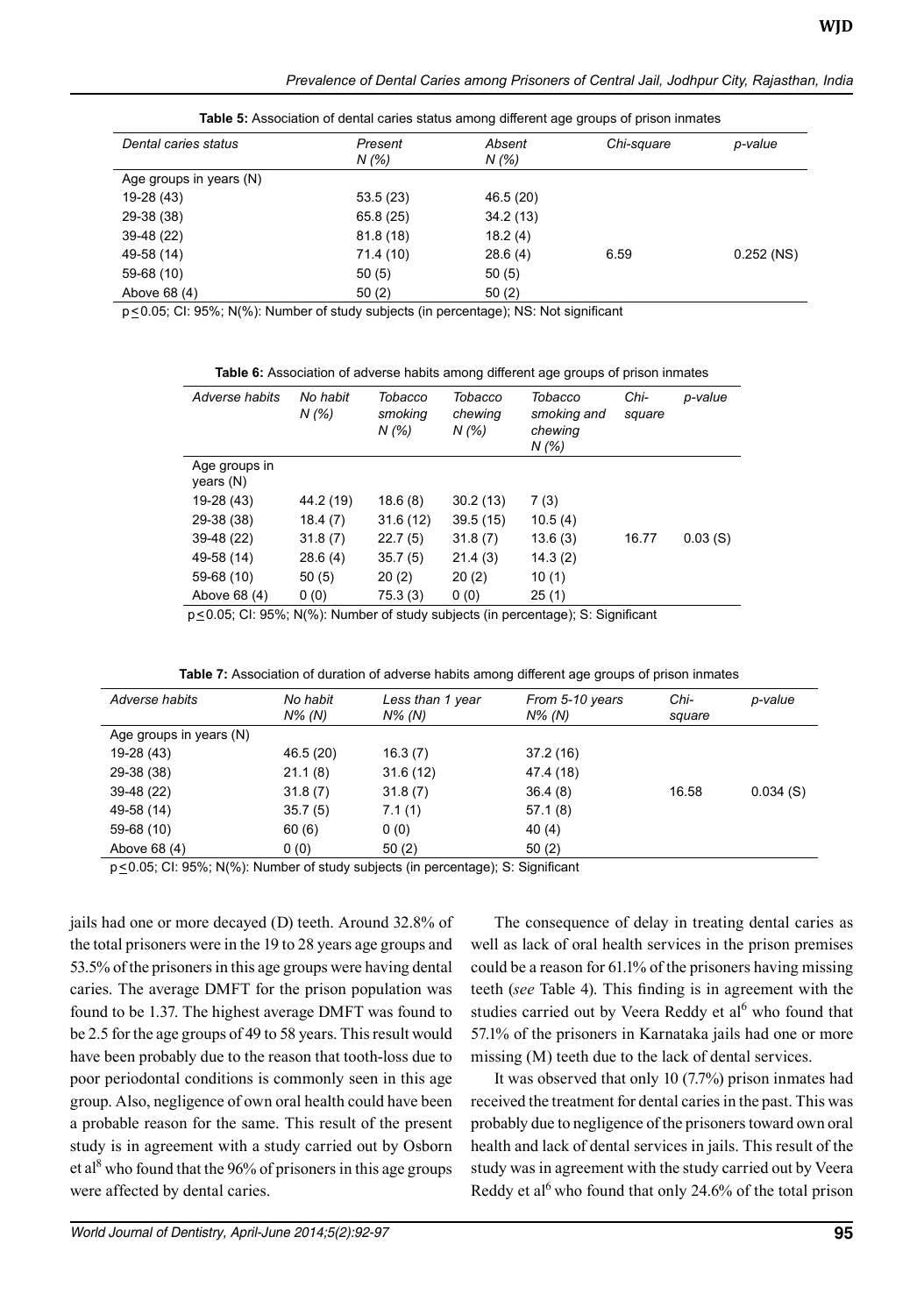| <b>Table 0.</b> Association of defital carles status with adverse habits among phson immates |                      |                             |                             |                                         |                     |              |
|----------------------------------------------------------------------------------------------|----------------------|-----------------------------|-----------------------------|-----------------------------------------|---------------------|--------------|
| Adverse habit                                                                                | No<br>habit<br>N (%) | Tobacco<br>smoking<br>N (%) | Tobacco<br>chewing<br>N (%) | Tobacco smoking<br>and chewing<br>N (%) | Chi-square<br>value | p-value      |
| DMFT score                                                                                   |                      |                             |                             |                                         |                     |              |
| 0                                                                                            | 27.1                 | 27.1                        | 33.3                        | 12.5                                    |                     |              |
|                                                                                              | 35.1                 | 24.3                        | 27                          | 13.5                                    |                     |              |
| 2                                                                                            | 30                   | 25                          | 35                          | 10                                      |                     |              |
| 3                                                                                            | 33.3                 | 25                          | 33.3                        | 8.3                                     | 13.68               | $0.883$ (NS) |
| 4                                                                                            | 80                   | 0                           | 20                          | 0                                       |                     |              |
| 5                                                                                            | 33.3                 | 50                          | 16.7                        | 0                                       |                     |              |
| 6                                                                                            | 0                    | 50                          | 50                          | 0                                       |                     |              |
| 11                                                                                           | 0                    | 100                         | 0                           | 0                                       |                     |              |

**Table 8:** Association of dental caries status with adverse habits among prison inmates

p<0.05; CI: 95%; N(%): Number of study subjects (in percentage); NS: Not significant

**Table 9:** Correlation between duration of imprisonment, adverse habit and duration of adverse habit among prison inmates having dental caries

| <i><b>Characteristics</b></i> | Duration of imprisonment | Adverse habit | Duration of habit |
|-------------------------------|--------------------------|---------------|-------------------|
| Duration of imprisonment      |                          | 0.127         | 0.207             |
| Adverse habit                 | 0.127                    |               | $0.678**$         |
| Duration of habit             | 0.201                    | $0.678**$     |                   |
|                               |                          |               |                   |

\*\*Significant; p<0.05; CI: 95%; N(%): Number of study subjects (in percentage)

population had one or more filled teeth and the inmates never visited the dentist due to lack of awareness in spite of part-time dental services in Karnataka jails.

The habit of tobacco was found in 81 (61.8%) of the prison inmates. This high number of tobacco users may be as a result of boredom, relief from stress, peer pressure and/ or a combination of these issues. Use of tobacco and alcohol is prohibited in Indian jails, however, in the present study it was found that a large number of prisoners had the adverse habit of tobacco and they had an access for the same. This indicates that there was a loop-hole in the management of law by security personnels. These results are in agreement with the other studies conducted by Veera Reddy et al<sup>6</sup> who found that 42.8% of the prisoners in Karnataka jails had the adverse habit of tobacco. However, the result of present study was not in agreement with the study done by Dahiya and Croucher<sup>9</sup> who found that only 7.3 and 12.5% of the male prisoners had the adverse habit of tobacco chewing and smoking respectively. This may be a result of availability of healthy lifestyles, such as detoxification programs, smoking cessation and healthy food options in those jails which were not provided in the Jodhpur Central Jail. These motivational programs help the prisoners in getting rid of their depression and stress and thus encourage them to opt for healthy living.

A significant correlation was found between adverse habit and duration of adverse habit ( $p \leq 0.05$ ) in subjects having dental caries. The prevalence of dental caries was found to be 64.9% and the habit of tobacco chewing was found in 61.8% of the prisoners. This result of the present study can be explained by the reasoning that high levels of fermentable sugars in chewing tobacco stimulate the growth of cariogenic bacteria and is a cause of concern for dental caries.

Negligence of prisoners own health , underestimation of jail authorities toward inmates ill health as well as lack of dental services for the prison inmates are explained similarly in other studies.  $6,10-14$  This highlights the need for a regular oral health treatment facility in the jail. According to Fiske et al, $^{15}$  the main barriers to the receipt of general dental services are well-recognized as cost, anxiety and access in prisons.

#### **Conclusion**

The present study was conducted among 131 prisoners in the central jail of Jodhpur, Rajasthan with the aim to assess the oral health status of jail inmates. It was observed that 64.9% of prison inmates had decayed teeth, 61.1% had missing teeth and only 7.7% of prison inmates had filled teeth. Though the prevalence of dental caries was so high, treatment for the same was not available due to lack of a dental unit in the jail. This highlights the urgent need of dental services in the Central Jail of Jodhpur city.